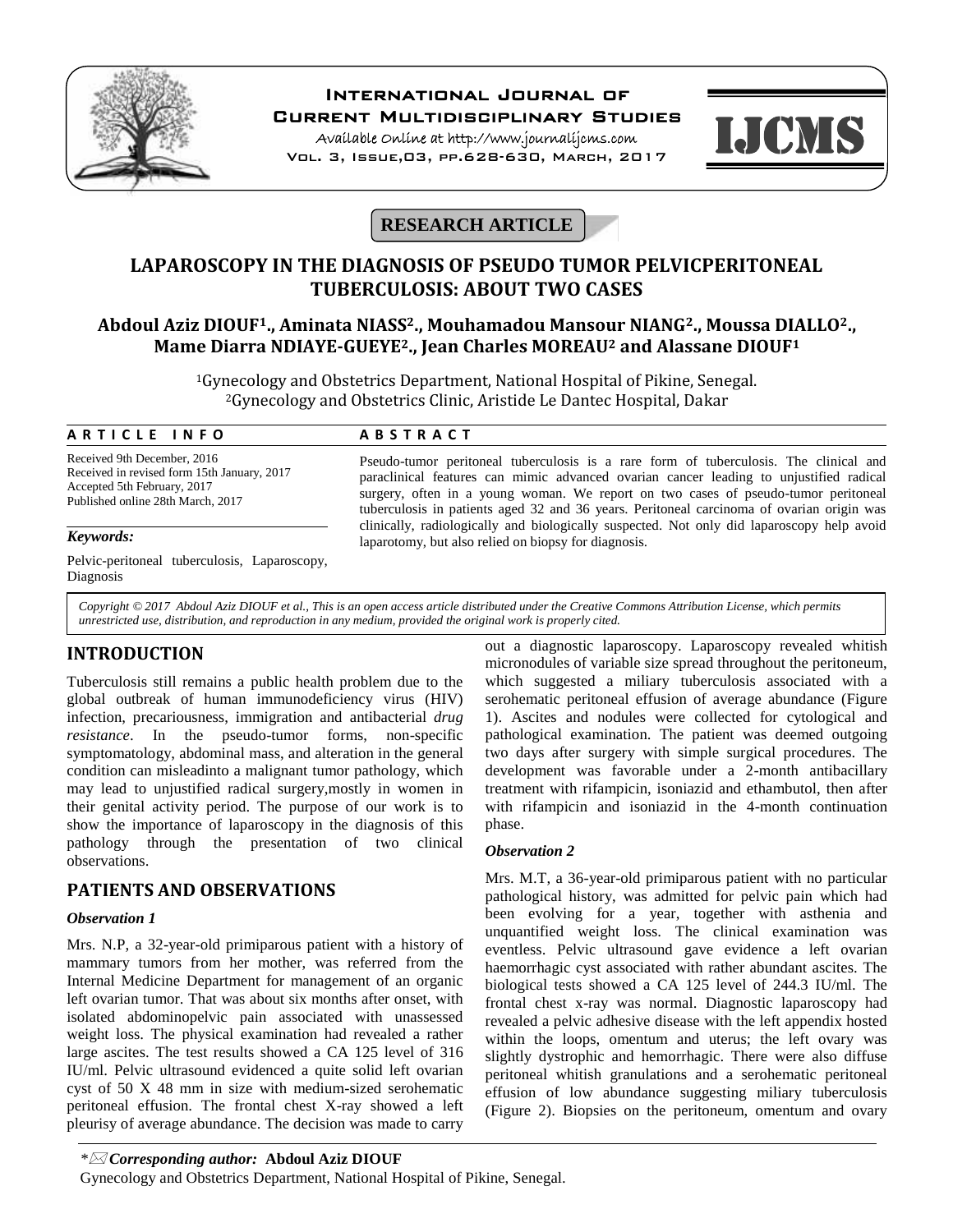confirmed the diagnosis of tuberculosis by histology. Hospital release was authorized the day after the operation with the same antibacterial therapeutic protocol as previously concluded.

Determining CA125 levels does not really help diagnose pelvic tuberculosis, as it is a rising marker in more than 80% of ovarian cancers but also during certain chronic inflammatory conditions (Panoskaltsis *et al*, 2000).



**Figure 1** Laparoscopic exploration shows the presence of multiple whitish granulations in the peritoneum, omentum and in the hepatic area (A). The uterus and appendages are embedded in a serohematic peritoneal effusion (B).



**Figure 2** Laparoscopic exploration reveals a left haemorrhagic ovarian cyst (A) and the presence of multiple whitish granulations in the peritoneum and the loops (B, C).

### **DISCUSSION**

Incidence of tuberculosis in the world has increased in recent years due to the upsurge in HIV infection. Pelvic localization occurs in 6 to 10% of cases of tuberculosis (Panoskaltsis *et al*, 2000), and the genital pseudo-tumor form represents 15% of all pelvic sites in women (Kim *et al* 2004). This can be seen at any age, mainly in young women aged 20 to 30, as evidenced by the two observations reported. The non-specific symptomatology of pelvic tuberculosis can sometimes mimic ovarian cancer. Indeed, pelvic pain, abdomino-pelvic masses, ascites and weight loss can be observed in both pathologies.

Imaging is tricky because there are no distinctive signs for differentiating ovarian tuberculosis from malignant tumors with peritoneal carcinomatosis. The lesion usually appears as a heterogeneous mass in dual component, solid and liquid. Sometimes a peritoneal effusion is observed. It can infiltrate the fat or fistulise into the neighboring organs. Fistula formation is highly suggestive of tuberculous, however it is a non-specific disease (Panoskaltsis *et al*, 2000 ; Kim *et al* 2004).

Laparoscopy remains the best diagnostic test with a sensitivity of up to 85% to 95% as confirmed by our two observations.